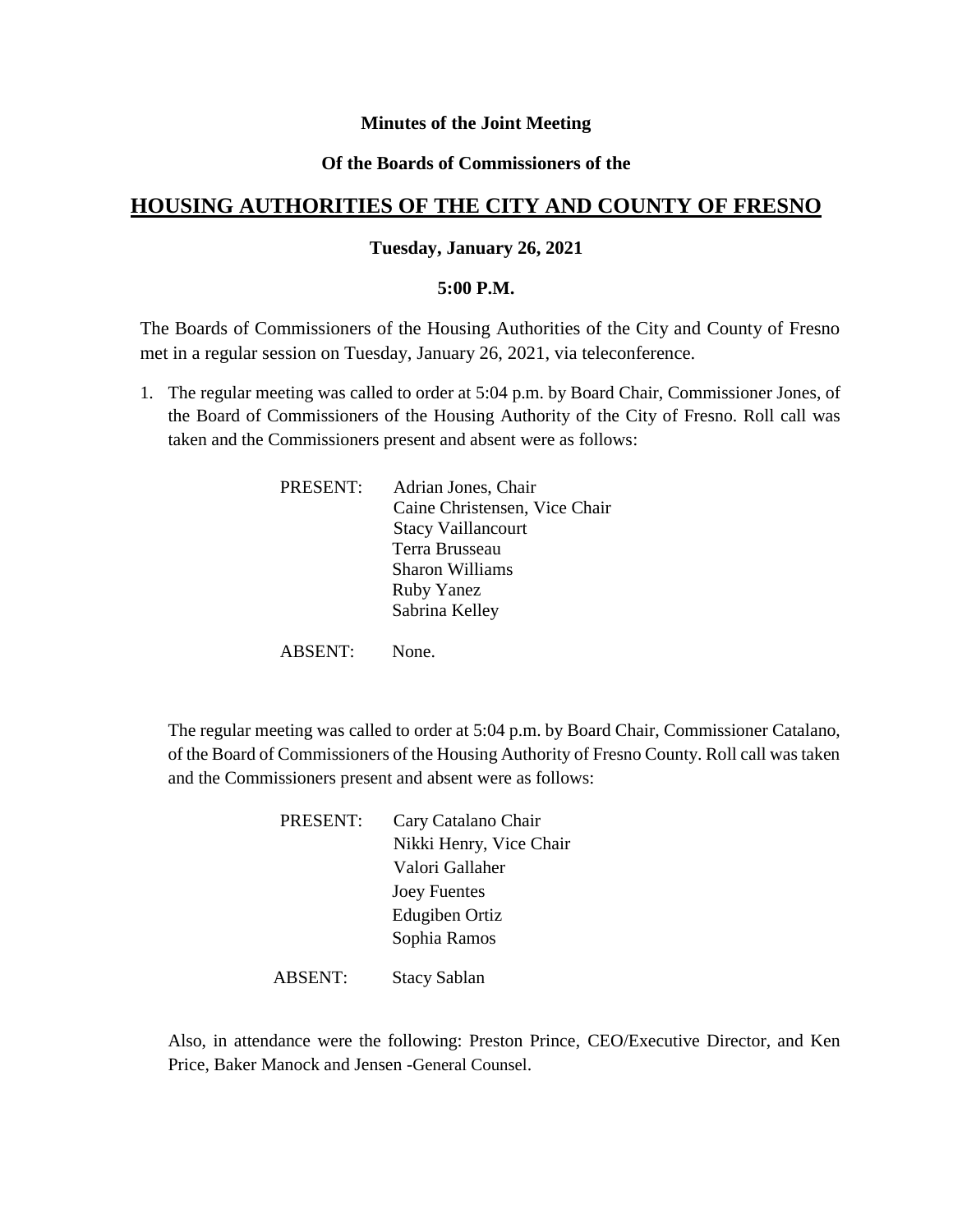# 2. APPROVAL OF AGENDA AS POSTED (OR AMENDED)

*CITY MOTION: Commissioner Brusseau moved, seconded by Commissioner Yanez, to approve the agenda as posted.*

# *MOTION PASSED: 6-0*

Commissioner Kelley was absent from the vote.

*COUNTY MOTION: Commissioner Fuentes moved, seconded by Commissioner Gallaher, to approve the agenda as posted.*

# *MOTION PASSED: 6-0*

# 3. PUBLIC COMMENT

There were no public comments at this time.

# 4. POTENTIAL CONFLICTS OF INTEREST

There were no potential conflicts of interest at this time.

# 5. CONSENT AGENDA

- a. Consideration of the Minutes of December 15, 2020
- b. City: Consideration of Acceptance and Acknowledgement of the Verified 2019 Section Eight Management Assessment Program (SEMAP) Score for 2020
- c. County: Consideration of Acceptance and Acknowledgement of the Verified 2019 Section Eight Management Assessment Program (SEMAP) Score for 2020
- d. Consideration of the Amended Time Away From Work Policy
- e. Consideration of the 2021 Proposed Utility Allowance Schedule All Housing Programs
- f. Consideration of the Contract Award Maldonado Plaza
- g. Consideration of the Grant Agreement Choice Neighborhood (HUD)
- h. Consideration of the Loan Agreement California Endowment

Public Comment:

Eric Payne, Executive Director at Central Valley Urban Institute, had some clarify questions regarding agenda item 5h. He sought clarifying language around neighborhoods of opportunity and the expenditure plan for the funding. The agenda item does not have clarity on the intent and use of the funds provided. He congratulated staff and provided an affirmation to the board on their work on the Choice Neighborhood grant. This will provide transformative change to a community that has been ignored.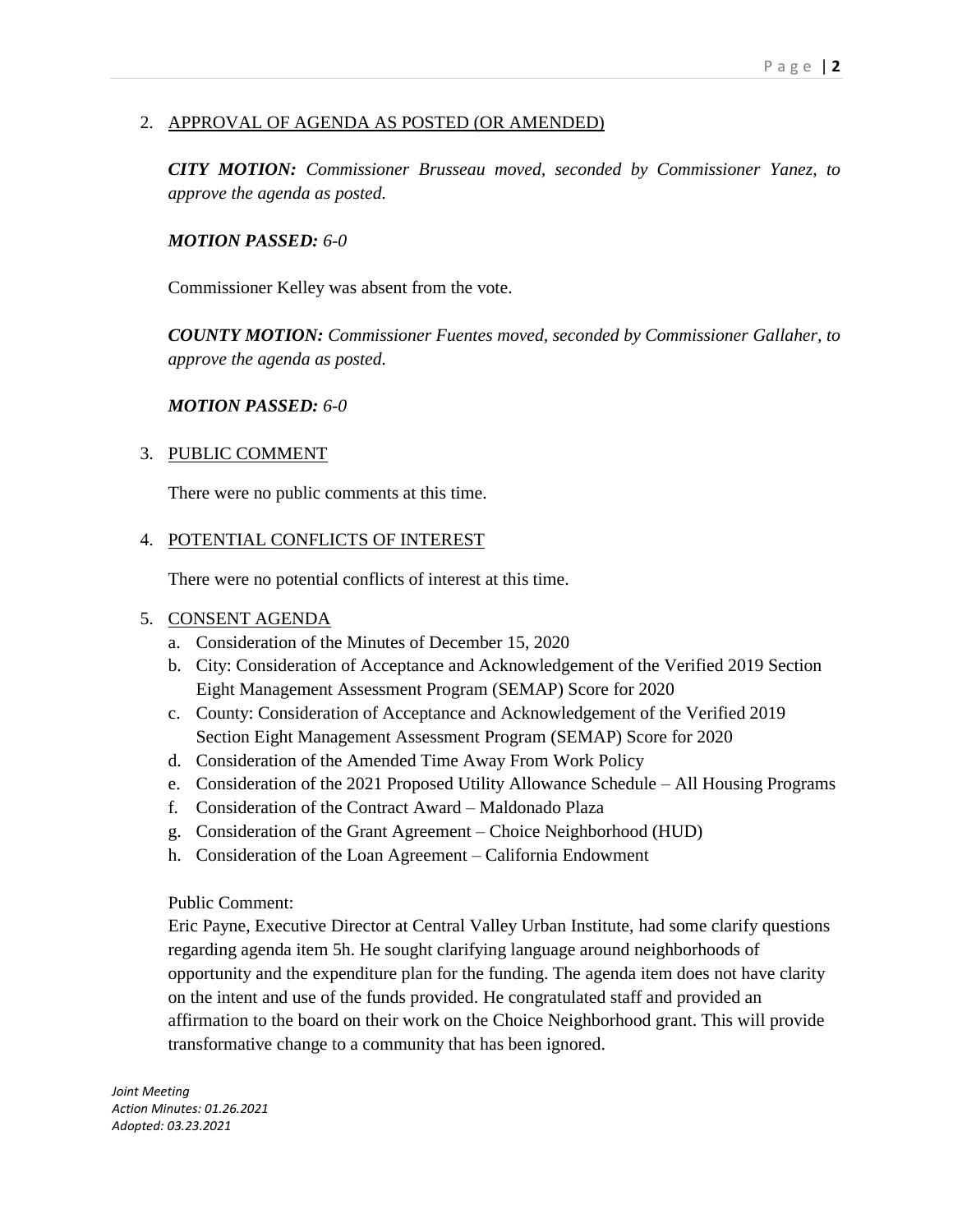Commissioner Henry pulled agenda item 5h from the consent agenda for discussion.

Commissioner Kelley pulled agenda item 5g from the consent agenda for discussion.

*CITY MOTION: Commissioner Brusseau moved, seconded by Commissioner Yanez to approve the consent agenda items 5a-f.*

*MOTION PASSED: 7-0*

*COUNTY MOTION: Commissioner Fuentes moved, seconded by Commissioner Gallaher to approve the consent agenda items 5a-f.*

*MOTION PASSED: 6-0*

A discussion ensued on agenda item 5g.

*CITY MOTION: Commissioner Kelley moved, seconded by Commissioner Christensen to approve the consent agenda item 5g.*

*MOTION PASSED: 7-0*

*COUNTY MOTION: Commissioner Henry moved, seconded by Commissioner Gallaher to approve the consent agenda item 5g.*

*MOTION PASSED: 6-0*

A discussion ensued on agenda item 5h.

Public Comment:

Eric Payne, Executive Director at Central Valley Urban Institute, stated he will be watchful on how these funds will be implemented by the agency.

*CITY MOTION: Commissioner Brusseau moved, seconded by Commissioner Kelley to approve the consent agenda item 5h.*

*MOTION PASSED: 7-0*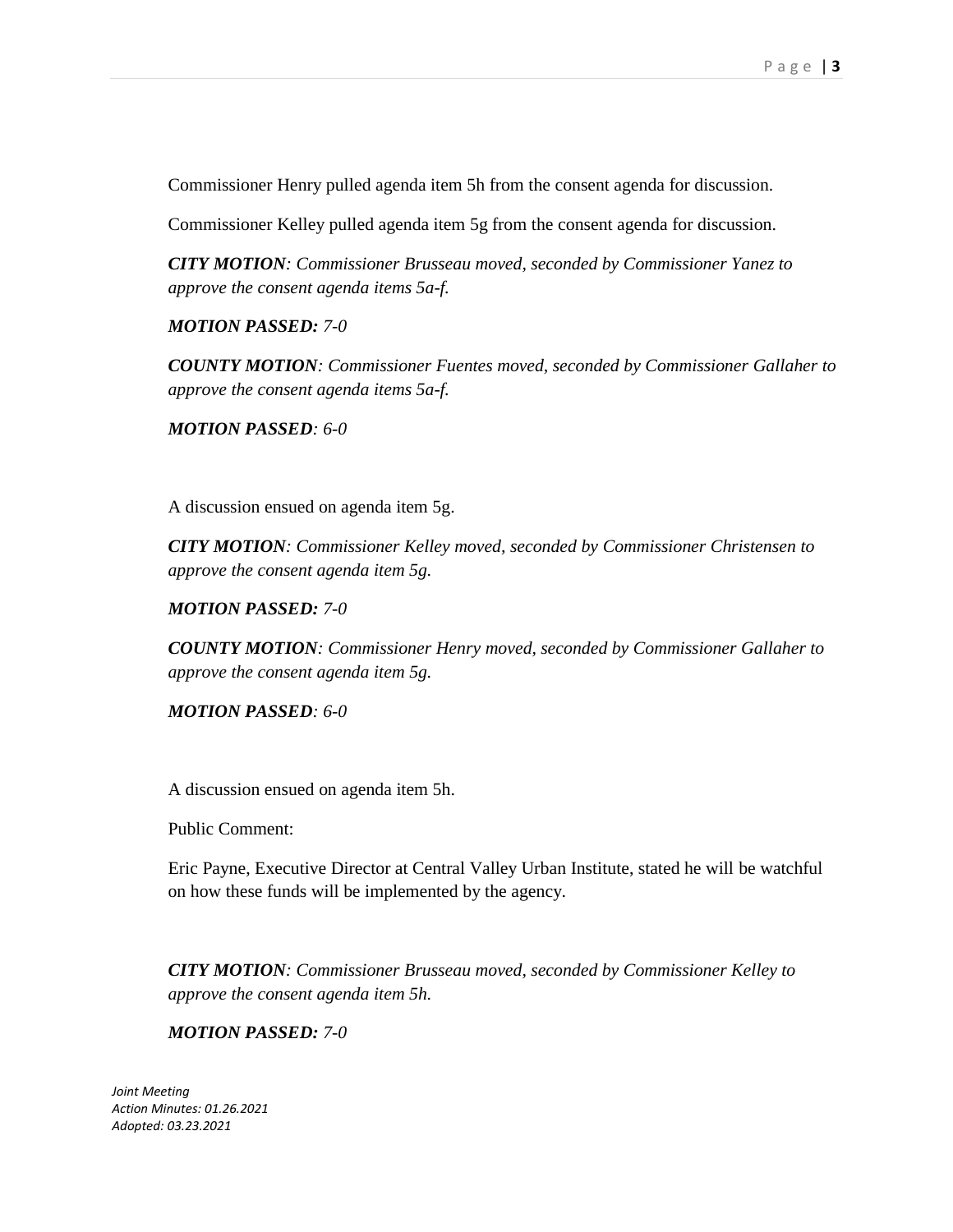*COUNTY MOTION: Commissioner Gallaher moved, seconded by Commissioner Fuentes to approve the consent agenda item 5h.*

*MOTION PASSED: 6-0*

# 6. INFORMATIONAL

a. 2021 Mixed Finance Budgets

Juan Lopez, Finance Manager, presented on this item.

b. Real Estate Development Update

Michael Duarte, Director in Planning and Community Development, presented on this item.

Commissioner Henry left the meeting at 6:25 pm.

# 7. ACTION

a. Consideration of the Fresno Housing Diversity, Equity and Inclusion Strategic Plan

Public Comment:

Eric Payne, Executive Director at Central Valley Urban Institute, reminded the boards on the letter that was sent regarding problematic issues. One of the issues being the institutional culture that may be rooted in systemic racism. He thanked Commissioner Jones and Commissioner Sablan for their action to bring these conversations to the boards. He also thanked the board members that have rooted themselves in this conversation. He stated that he believes the agency will commit itself to reforming a broken system.

*CITY MOTION: Commissioner Brusseau moved, seconded by Commissioner Christensen to approve the Fresno Housing Diversity, Equity and Inclusion Strategic Plan.*

# *MOTION PASSED: 7-0*

*COUNTY MOTION: Commissioner Gallaher moved, seconded by Commissioner Ramos to approve the Fresno Housing Diversity, Equity and Inclusion Strategic Plan.*

# *MOTION PASSED: 5-0*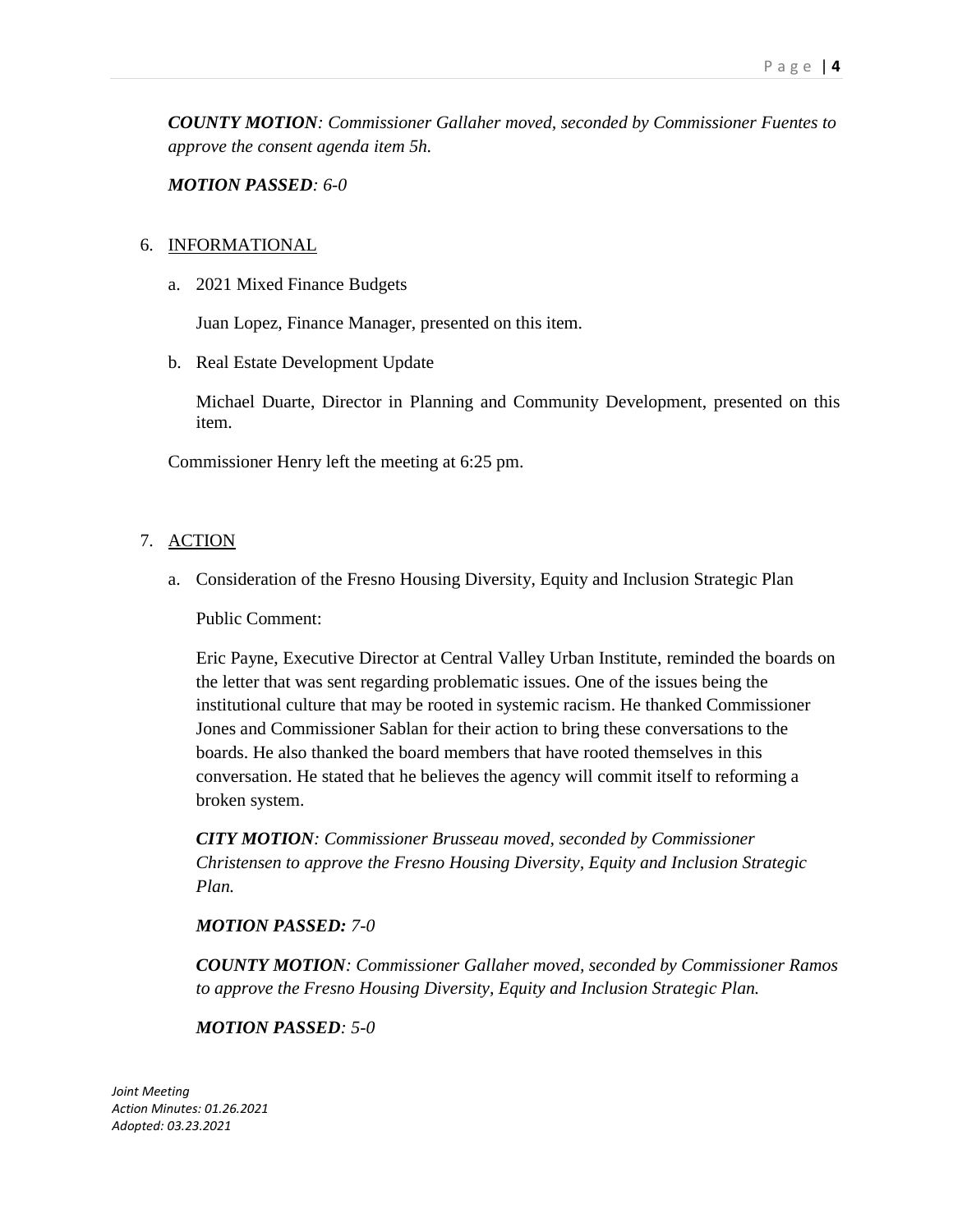b. Consideration Loan and Funding Application Submission – Corazon del Valle Commons (Huron RAD)

Michael Duarte, Director of Planning and Community Development, presented on this item.

*CITY MOTION: Commissioner Vaillancourt moved, seconded by Commissioner Yanez to approve the loan and funding application submission – Corazon del Valle Commons (Huron RAD).*

*MOTION PASSED: 7-0*

*COUNTY MOTION: Commissioner Gallaher moved, seconded by Commissioner Ramos to approve the loan and funding application submission – Corazon del Valle Commons (Huron RAD).*

*MOTION PASSED: 5-0*

# 8. GOVERNENCE REPORT

a. Ad-Hoc Committees

A discussion ensued on this item.

b. Board Retreat

A discussion ensued on this item.

# 9. COMMISSIONERS' REPORT

Commissioner Kelley:

- Asked for more information regarding agenda item 5e.

Commissioner Williams

- Discussed her concerns about last month's (December 2020) meeting.
- Resident Commissioners are not being treated the same as non-resident Commissioners.
- After the board retreat with Ivy Planning, there was progress for 2 months but regressed to past behaviors.
- She suggested that the board be mindful, respectful and courteous on every Commissioners' lived experience.
- Going forward with Diversity, Equity and Inclusion, it needs to start with the board room.